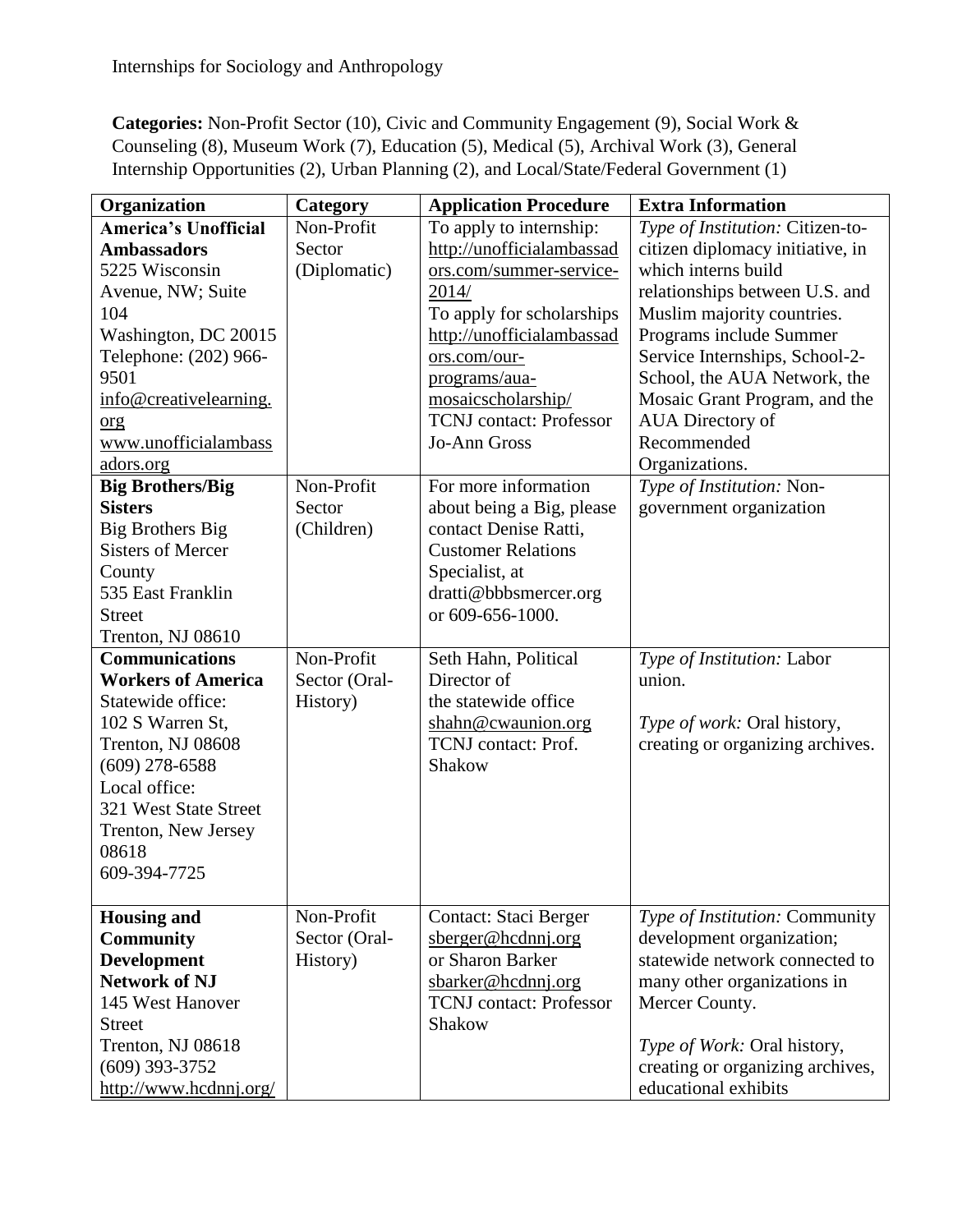| <b>Mercer County</b>         | Non-Profit    | Organizational contact:        | Type of Institution: MECHA is    |
|------------------------------|---------------|--------------------------------|----------------------------------|
| <b>Hispanic Association</b>  | Sector        | Call the number to show        | a private non-profit             |
| 821 South Broad Street       | (Hispanic     | interest in volunteering       | organization founded in 1985 to  |
| Trenton, NJ 08611            | Culture)      |                                | establish and ensure that        |
| Tel: (609) 392-2446          |               |                                | adequate representation and      |
| Fax: (609) 695-7618          |               |                                | services are provided to meet    |
|                              |               |                                | the needs of the Latino          |
|                              |               |                                | population in Mercer County.     |
| <b>Millstone Watershed</b>   | Non-Profit    | Organizational contact         | Type of Institution: The Stony   |
| <b>Association</b>           | Sector        | Volunteer Sign-Up Form.        | <b>Brook-Millstone Watershed</b> |
| <b>Stony Brook-Millstone</b> | (Environment) |                                | Association is central New       |
| <b>Watershed Association</b> |               | Submit your completed          | Jersey's first environmental     |
| 31 Titus Mill Road,          |               | volunteer form by email,       | group. Since 1949 we've          |
| Pennington, NJ 08534         |               | fax, or mail to:               | worked to protect your water     |
| pnewitt@thewatershed.        |               | Pam Newitt, Volunteer          | and environment through          |
| org                          |               | Coordinator                    | conservation, advocacy, science  |
| Phone: 609-737-3735          |               |                                | and education.                   |
| ext. 51                      |               |                                |                                  |
| Fax: 609-737-3075            |               |                                |                                  |
| <b>New Jersey Education</b>  | Non-Profit    | Contact: Ginger Gold in        | Type of Institution: Teachers    |
| <b>Association (NJEA)</b>    | Sector (Oral- | the                            | union.                           |
| Lawrenceville Office:        | History)      | Statewide office               |                                  |
| 133 Franklin Corner          |               | ggold@njea.org                 | Type of Work: Oral history,      |
| Rd.                          |               | <b>TCNJ</b> contact: Professor | creating or organizing archives. |
| The Atrium at                |               | Shakow                         |                                  |
| Lawrence                     |               |                                |                                  |
| Lawrenceville, NJ            |               |                                |                                  |
| 08648-2531                   |               |                                |                                  |
|                              |               |                                |                                  |
| <b>New Labor</b>             | Non-Profit    | Organization contact:          | Type of Institution: labor union |
| 103 Bayard St., 2nd          | Sector (Oral- | Louis                          | for immigrant workers,           |
| Floor                        | History)      | Kimmel                         | including day laborers,          |
| New Brunswick, NJ            |               | lkimmel@newlabor.org           | construction, and domestic       |
| 08901                        |               | <b>TCNJ</b> contact: Professor | workers, and landscaping.        |
| 732-246-2900                 |               | Shakow                         |                                  |
|                              |               |                                | Type of Work: Oral history,      |
|                              |               |                                | creating or organizing archives. |
| <b>Service Employees</b>     | Non-Profit    | Organization contact:          | Type of Institution: Labor union |
| <b>International Union</b>   | Sector (Oral- | Lizette Delgado-Polanco        | for healthcare, fast food,       |
| (SEIU) of NJ                 | History)      | ldp@seiunj.org                 | nursing home, food service,      |
| Headquarters:                |               | <b>TCNJ</b> contact: Professor | building maintenance, and hotel  |
| 42 Arctic Pky                |               | Shakow                         | workers.                         |
| Trenton, NJ 08638-           |               |                                |                                  |
| 3041                         |               |                                | Type of Work: Oral history,      |
| $(609)$ 393-8701             |               |                                | creating or organizing archives. |
|                              |               |                                |                                  |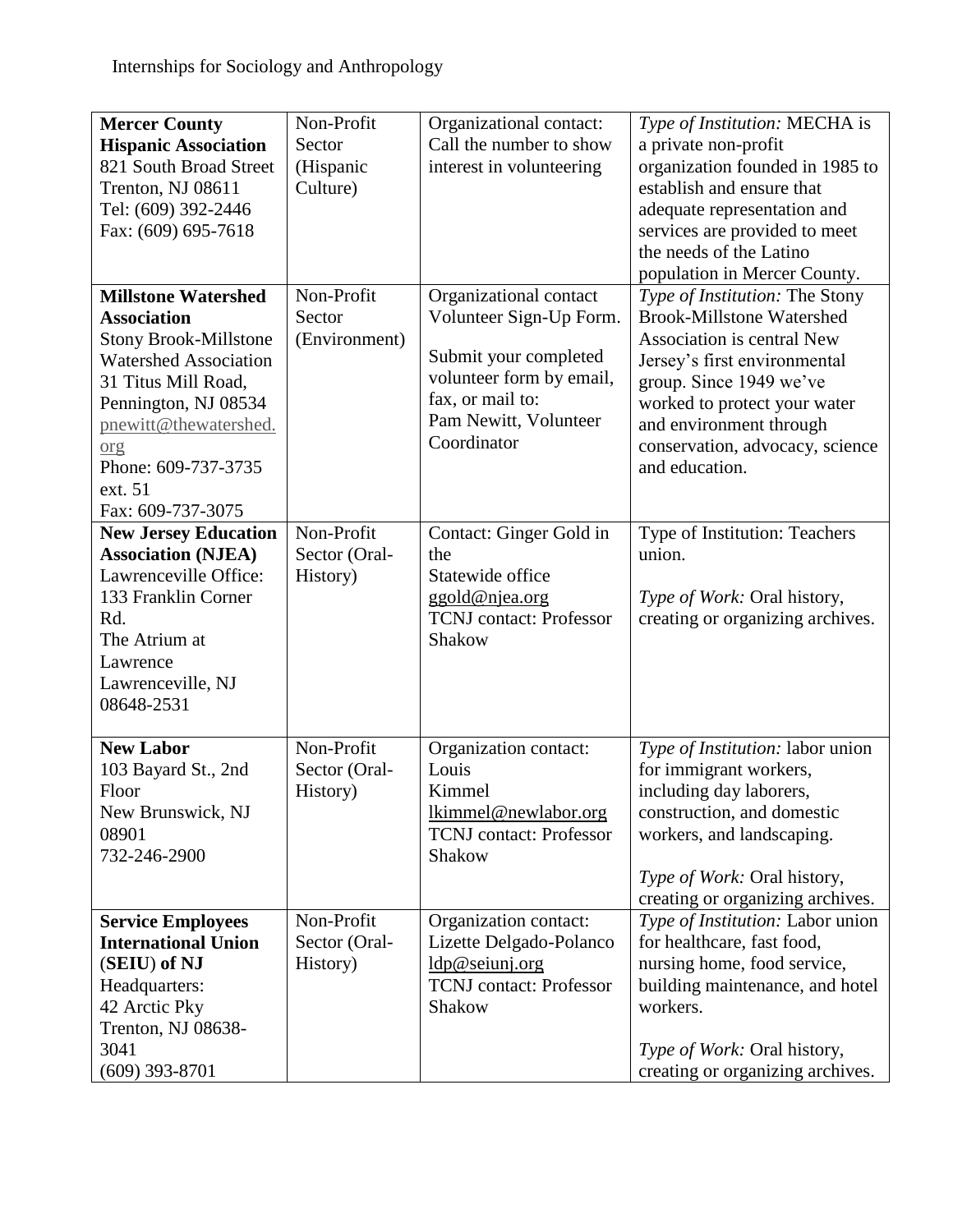| Womanspace, Inc.    | Non-Profit | <b>Organizational Contact</b> | Type of Institution:             |
|---------------------|------------|-------------------------------|----------------------------------|
| 1530 Brunswick Ave, | Sector     | For more information,         | Womanspace, Inc. is a            |
| Lawrenceville, NJ   | (Women)    | please contact our            | nonprofit agency providing an    |
| 08648               |            | Volunteer Coordinator at      | array of services to women in    |
| $(609)$ 394-0136    |            | 609.394.0136 or               | crisis in the Mercer County, and |
|                     |            | saa@womanspace.org.           | NJ area.                         |
|                     |            | http://www.womanspace.        |                                  |
|                     |            | org/volunteers-members/       |                                  |

| Organization                | Category   | <b>Application Procedure</b> | <b>Extra Information</b>           |
|-----------------------------|------------|------------------------------|------------------------------------|
| <b>Bonner Center (Civic</b> | Civic and  | If you are interested in     | Type of Institution: The Bonner    |
| and Community               | Community  | applying or have any         | Center is responsible for          |
| Engagement/TCNJ)            | Engagement | questions about the          | mobilizing faculty, students and   |
| The College of New          |            | application process, you     | staff to help "sustain and         |
| Jersey                      |            | can reach our recruitment    | advance the communities in         |
| 2000 Pennington Road        |            | coordinator at               | which we live;" in other words,    |
| Forcina Hall, Room          |            | bscholar@tcnj.edu or         | to find mission-consistent ways    |
| 337                         |            | 609-771-2481.                | to improve the quality of life for |
| Ewing, New Jersey           |            |                              | all.                               |
|                             |            | Phone (609) 771-2548         |                                    |
|                             |            | Fax (609) 771-2573           |                                    |
|                             |            | Email: bonner@tcnj.edu       |                                    |
|                             |            | Scheduling CEL, Grades,      |                                    |
|                             |            | <b>SOCS</b> Concerns:        |                                    |
|                             |            | boncel@tcnj.edu              |                                    |
| <b>Boys and Girls Clubs</b> | Civic and  | Come back to this            | Type of Institution: The Boys &    |
| of America                  | Community  | www.bgcmercer.org/volu       | Girls Club of Mercer County is     |
| 212 Centre St, Trenton,     | Engagement | nteer                        | proud of our excellent             |
| NJ 08611                    |            | This link contains all       | reputation as a safe haven for     |
| $(609)$ 392-3191            |            | possible volunteer           | youth and we take seriously our    |
|                             |            | opportunities                | responsibility for the safety of   |
|                             |            | Through this link, you       | kids in our care.                  |
|                             |            | can apply to work with       |                                    |
|                             |            | children, community          |                                    |
|                             |            | service, groups and          |                                    |
|                             |            | organizations                |                                    |
| <b>Camden County</b>        | Civic and  | http://www.judiciary.stat    | <b>ATTN: Volunteer Services</b>    |
| <b>Probation</b>            | Community  | e.nj.us/jobs/index.htm       | Liaison                            |
| <b>Hall of Justice</b>      | Engagement | Paid and Unpaid              |                                    |
| 101 South 5th Street,       |            | internships are listed       |                                    |
| Suite 680                   |            | here. (Camden County         |                                    |
| Camden, NJ 08103-           |            | location is included)        |                                    |
| 4001                        |            |                              |                                    |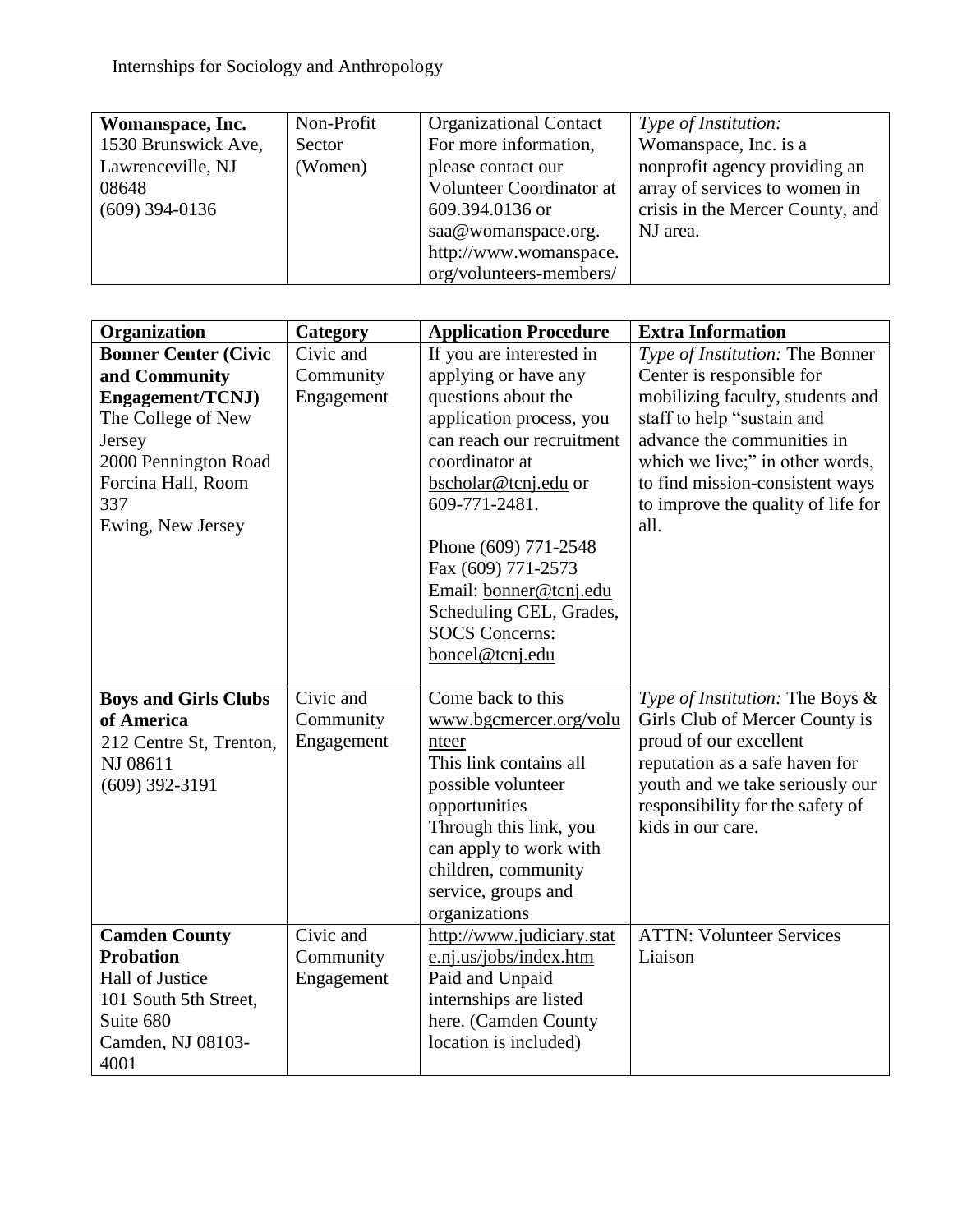| <b>Head Start</b><br><b>Trenton Head Start</b><br>Day Care Center<br>1300 Greenwood Ave<br>$(609)$ 394-5927                                                      | Civic and<br>Community<br>Engagement | Organizational contact:<br>https://www.chsofnj.org/<br>volunteer/<br>The best way to contact<br>is to apply directly<br>through their website.                                                                                                                                                                                                                                                  | Type of Institution: The<br>Children's Home Society of<br>New Jersey Head Start Program<br>provides care to children ages<br>three through five years of age<br>in a center based program<br>option.                                                                                                                                                                                     |
|------------------------------------------------------------------------------------------------------------------------------------------------------------------|--------------------------------------|-------------------------------------------------------------------------------------------------------------------------------------------------------------------------------------------------------------------------------------------------------------------------------------------------------------------------------------------------------------------------------------------------|------------------------------------------------------------------------------------------------------------------------------------------------------------------------------------------------------------------------------------------------------------------------------------------------------------------------------------------------------------------------------------------|
| <b>Homeless Children's</b><br><b>Initiatives (State/local</b><br><b>Agencies</b> )<br>101 Celia Way, Ewing<br>Township, NJ 08628                                 | Civic and<br>Community<br>Engagement | Organizational contact:<br>http://www.homefrontnj.<br>org/index.cfm                                                                                                                                                                                                                                                                                                                             |                                                                                                                                                                                                                                                                                                                                                                                          |
| <b>Lake Drive School for</b><br>the Deaf<br>10 Lake Drive,<br>Mountain Lakes, NJ<br>07046<br>$(973)$ 299-0166                                                    | Civic and<br>Community<br>Engagement | Organizational contact:<br>Note-taking Services<br>Deaf/hard of hearing<br>students in mainstreamed<br>classes may request,<br>through the classroom<br>teacher and the academic<br>interpreter, to have a<br>hearing classmate serve<br>as volunteer note-taker.<br>Copies of class notes are<br>usually ready before the<br>end of the school day.<br>http://www.mlschools.or<br>g/domain/590 | Type of Institution: The Lake<br>Drive School is a public school<br>program for students who are<br>deaf or hard of hearing which<br>operates within the Mountain<br>Lakes Public School District.                                                                                                                                                                                       |
| <b>Mercer Children's</b><br><b>Center</b><br>900 N Hermitage Rd #<br>3, Hermitage, PA<br>16148<br>(724) 342-3738                                                 | Civic and<br>Community<br>Engagement | Organizational contact:<br>Send resumes to:<br>Children's Center of<br><b>Mercer County</b><br>900 N. Hermitage Rd.<br>Hermitage, PA 16148                                                                                                                                                                                                                                                      |                                                                                                                                                                                                                                                                                                                                                                                          |
| <b>Mercer County</b><br><b>Division of Youth</b><br><b>Services</b><br>821 South Broad Street<br>Trenton, NJ 08611<br>Tel: (609) 392-2446<br>Fax: (609) 695-7618 | Civic and<br>Community<br>Engagement | Organizational contact:<br>http://www.casamercer.o<br>rg/volunteers.aspx<br><b>CASA</b> Volunteers fight<br>for the rights of children<br>during the most<br>vulnerable time of their<br>young lives.<br>Take the first step toward<br>becoming a CASA -- and<br>Sign up using the form<br>below to attend one of<br>our brief information                                                      | Type of Institution: The Mercer<br>County Division of Youth<br>Services is responsible for the<br>coordination between and<br>among governmental<br>departments at all levels. The<br>courts, community agencies and<br>consumers benefit from our<br>strategies that maximize the<br>provision of assistance to youth<br>and their families, in the least<br>intrusive manner possible. |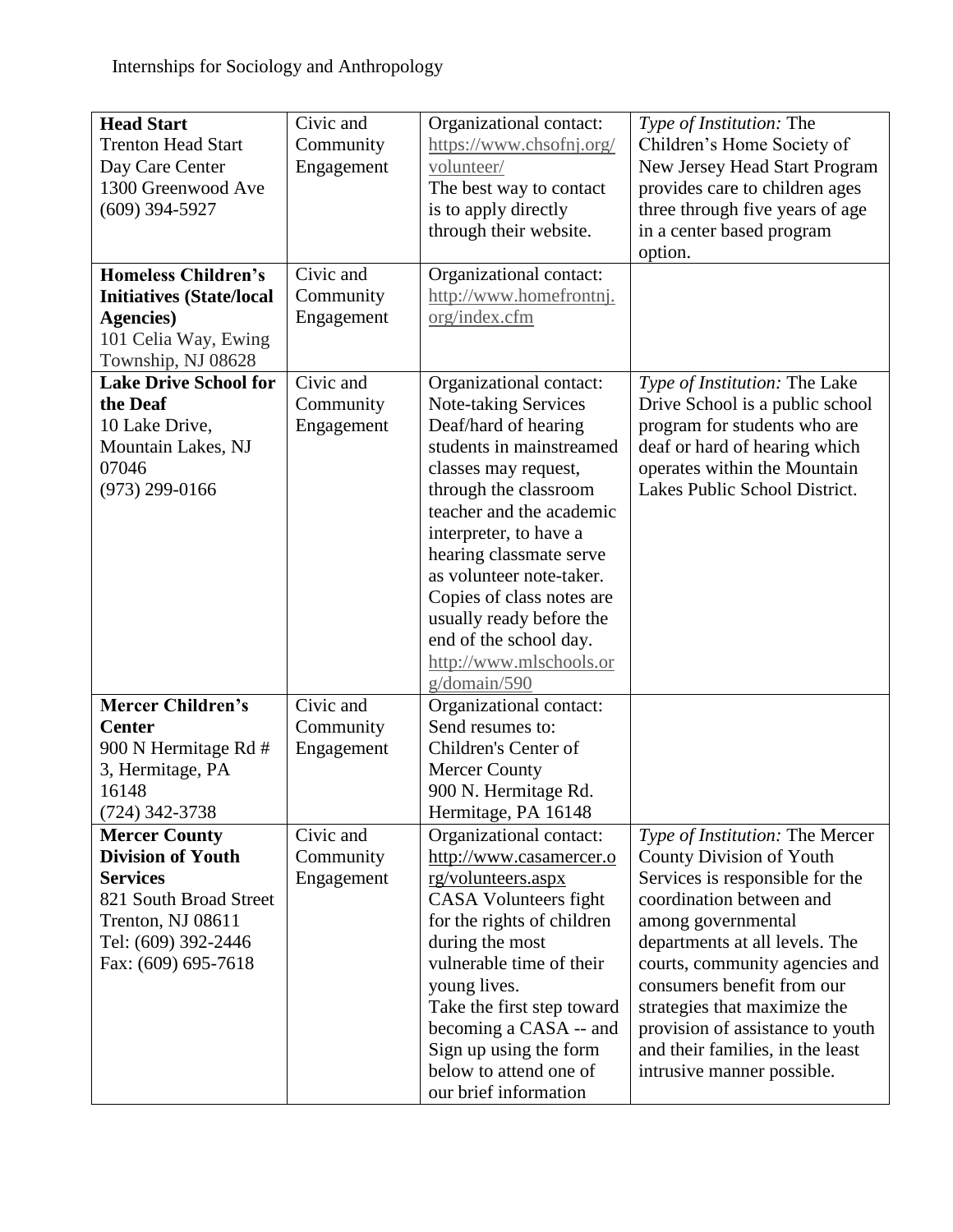|                              |            | sessions! (Note: you<br>may attend an<br>information session<br>where it is most<br>convenient for you<br>regardless of which<br>county you would like to<br>serve.) |  |
|------------------------------|------------|----------------------------------------------------------------------------------------------------------------------------------------------------------------------|--|
| <b>State Department of</b>   | Civic and  | Organizational contact                                                                                                                                               |  |
| <b>Corrections for Youth</b> | Community  | http://www.state.nj.us/co                                                                                                                                            |  |
| <b>Offenders</b>             | Engagement | rrections/pdf/NonProfit/1                                                                                                                                            |  |
| <b>Whittlesey Road</b>       |            | 50916_Form450I.pdf                                                                                                                                                   |  |
| PO Box 863                   |            | For more information                                                                                                                                                 |  |
| Trenton, NJ 08625            |            | call Volunteer Services at                                                                                                                                           |  |
| <b>Mercer County</b>         |            | 609-292-4036 ext:5304                                                                                                                                                |  |
| Phone (609) 292-4036         |            |                                                                                                                                                                      |  |

| Organization              | Category    | <b>Application Procedure</b>  | <b>Extra Information</b>          |
|---------------------------|-------------|-------------------------------|-----------------------------------|
| <b>Carrier Clinic</b>     | Social Work | http://www.jobs.net/jobs/     | Type of Institution: Carrier      |
| (Behavioral Health        | and         | carrierclinic/en-us/          | Clinic, a behavioral healthcare   |
| Services)                 | Counseling  | organizational contact:       | system, has been a trusted        |
| 252 Co Rd 601, Belle      |             | http://www.volunteermat       | source of compassionate help      |
| Mead, NJ 08502            |             | ch.org/search/org202703.      | and supportive healing for        |
|                           |             | jsp                           | patients and their families since |
|                           |             |                               | we opened our doors in 1910.      |
| <b>Children's Home</b>    | Social Work | <b>Organizational Contact</b> | Types of Institutions: The        |
| <b>Society – Trenton</b>  | and         | https://www.chsofnj.org/      | Children's Home Society of        |
| 635 South Clinton         | Counseling  | volunteer/                    | New Jersey is a nonprofit         |
| Avenue Trenton, NJ        |             | Select this link, scroll      | organization that helps at-risk   |
| 08611                     |             | down to the bottom and        | infants, children, youth, and     |
| Phone: (609) 695-6274     |             | select the different          | families achieve their potential. |
|                           |             | options.                      |                                   |
| <b>HiTops – Princeton</b> | Social Work | <b>Organizational Contact</b> | Type of Institution: HiTOPS is a  |
| <b>NJ</b>                 | and         | HiTOPS is always              | health education and advocacy     |
| 21 Wiggins St,            | Counseling  | looking for volunteers to     | organization dedicated to         |
| Princeton, NJ 08540       |             | assist in various areas at    | ensuring every adolescent safe    |
| $(609)$ 683-5155          |             | our organization. If you      | passage to adulthood by           |
|                           |             | would like to become a        | providing comprehensive           |
|                           |             | volunteer, please contact     | sexuality education and           |
|                           |             | Michael Franken               | promoting healthy relationships   |
|                           |             | at (609) 683-5155 or by       | and supportive connections.       |
|                           |             | emailing mfranken@hito        |                                   |
|                           |             | ps.org.                       |                                   |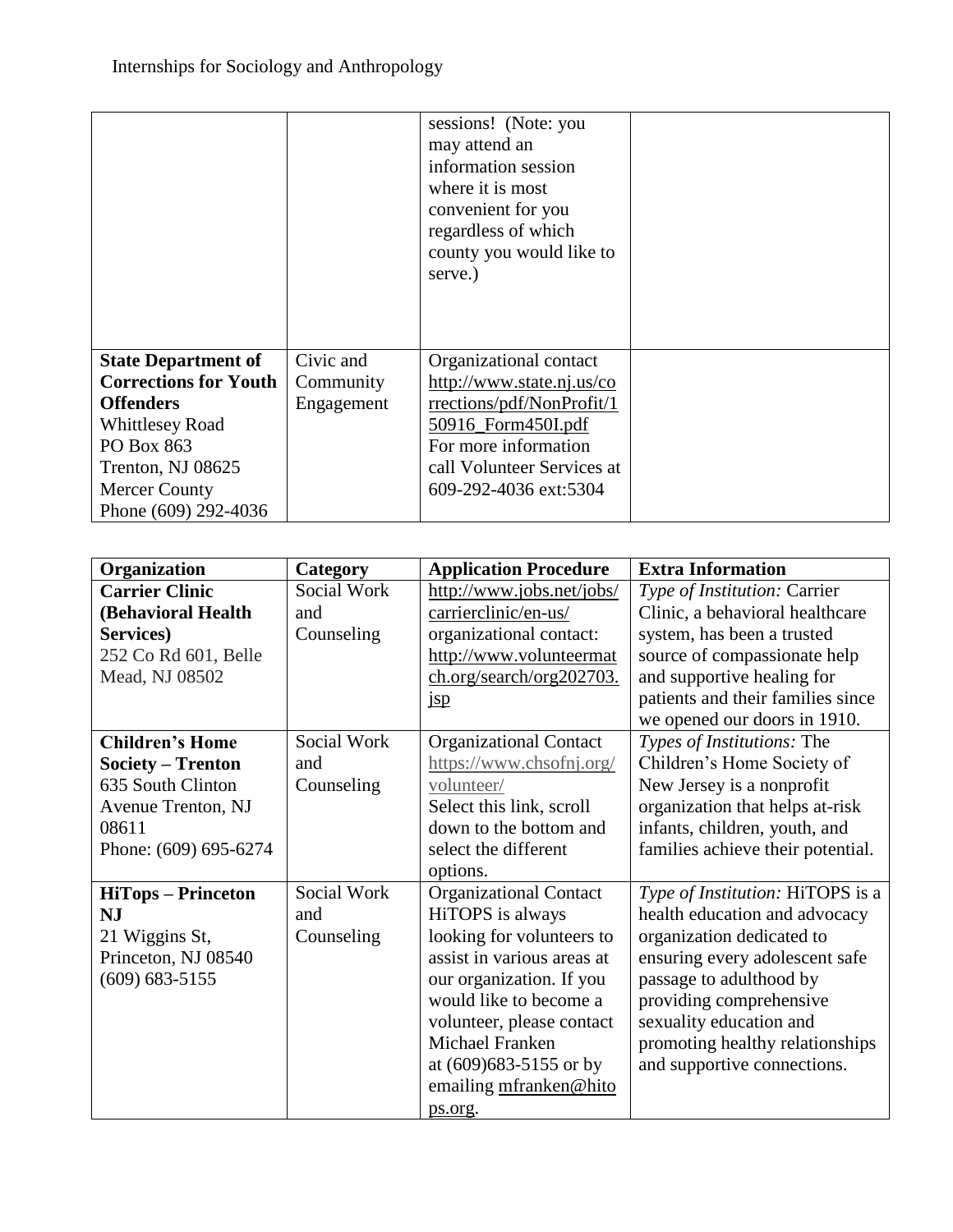|                           |             | http://www.hitops.org/ab      |                                                         |
|---------------------------|-------------|-------------------------------|---------------------------------------------------------|
|                           |             | out-us/job-opportunities/     |                                                         |
| <b>Horizon-Mercy</b>      | Social Work | Contact the phone             | Type of Institution: Horizon NJ                         |
| 210 Silvia St, Trenton,   | and         | number for more               | Health is the leading Medicaid                          |
| NJ 08628                  | Counseling  | information                   | and NJ FamilyCare plan in the                           |
| $(609)$ 538-0700          |             |                               | state and the only plan backed                          |
|                           |             |                               | by Horizon Blue Cross Blue                              |
|                           |             |                               | Shield of New Jersey.                                   |
| <b>Millhill Child and</b> | Social Work | Organizational contact:       | Type of Institution: Millhill is a                      |
| <b>Family Development</b> | and         | http://millhillcenter.org/v   | nonprofit organization that                             |
| 101 Oakland St,           | Counseling  | olunteer/                     | serves children and families                            |
| Trenton, NJ 08618         |             | info@millhillcenter.org       | with education, counseling and                          |
| $(609)$ 989-7333          |             | or 609.989.7333               | health services to empower and                          |
|                           |             |                               | transform communities.                                  |
| <b>New Horizon</b>        | Social Work | <b>Organizational Contact</b> | Type of Institution: New                                |
| <b>Treatment Services</b> | and         | http://www.nhts.net/empl      | Horizon Treatment Services,                             |
| 132 Perry Street,         | Counseling  | oyment.asp                    | Inc. (NHTS) is guided by a set                          |
| Trenton, NJ               |             |                               | of core values that define our                          |
| 08618.                    |             | Sometimes will post           | organizational culture                                  |
|                           |             | volunteer opportunities.      |                                                         |
| <b>SERV</b> (Social,      | Social Work | <b>Organizational Contact</b> | Type of Institution: SERV                               |
| <b>Education,</b>         | and         | http://www.servbhs.net/h      | Behavioral Health System, Inc.                          |
| Residential,              | Counseling  | ow-to-help/volunteer          | is a private statewide, not-for-                        |
| <b>Vocational</b> )       |             | The following link will       | profit behavioral healthcare                            |
| Corporate Office          |             | bring you to the webpage      | organization serving adults and                         |
| 20 Scotch Road, 3rd       |             | of different volunteer        | children working to recover                             |
| Floor                     |             | opportunities currently       | from a serious mental illness or                        |
| Ewing, NJ 08628           |             | available                     | cope with a developmental                               |
| 609-406-0100              |             |                               | disability.                                             |
| <b>St. Lawrence Rehab</b> | Social Work | Organizational contact        | Type of Institution: St.                                |
| <b>Center</b>             | and         | https://sparrow.vsyshost.     | <b>Lawrence Rehabilitation</b>                          |
| 2381 Lawrenceville        | Counseling  | com/vsys/app/WT6RAM           | Center, a non-profit facility                           |
| Rd, Lawrenceville, NJ     |             | 9ZC9VOZR1J                    | sponsored by the Roman                                  |
| 08648                     |             | There are 5 easy steps to     | Catholic Diocese of Trenton, is                         |
| $(609)$ 896-9500          |             | become a Sparrow Adult        | committed to maximizing the                             |
|                           |             | <b>Community Volunteer:</b>   | quality of human life by                                |
|                           |             | Step 1: Application --        | providing comprehensive                                 |
|                           |             | Click here to apply           | physical rehabilitation and                             |
|                           |             | Step 2: Provide<br>references | related programs to meet the<br>healthcare needs of our |
|                           |             | Step 3: Complete              | communities.                                            |
|                           |             | orientation training and      |                                                         |
|                           |             | submit safety survey test     |                                                         |
|                           |             | Step 4: Schedule a tour       |                                                         |
|                           |             | and get a TB Skin test.       |                                                         |
|                           |             | Click here to learn more      |                                                         |
|                           |             |                               |                                                         |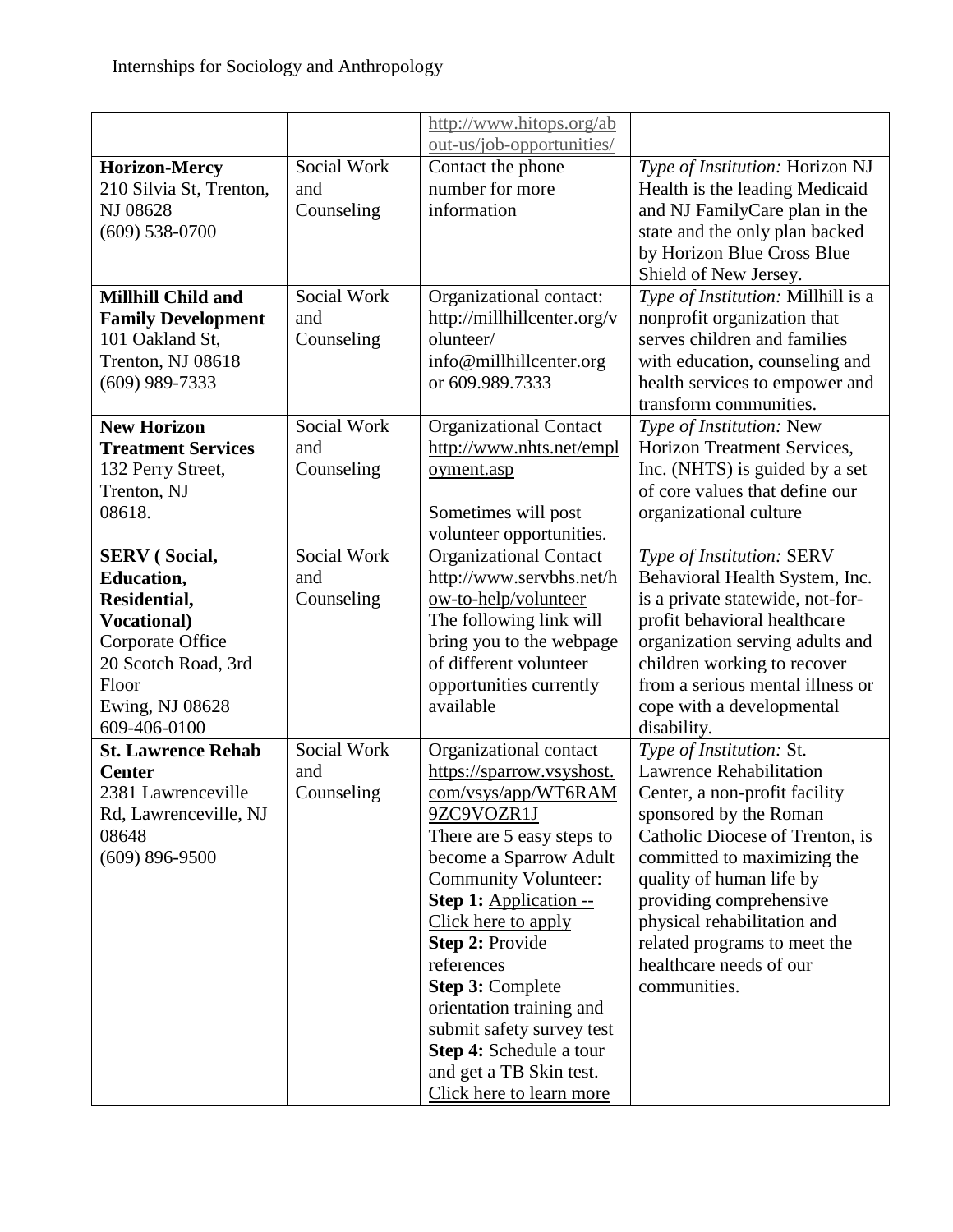| about required health     |
|---------------------------|
| screenings.               |
| Step 5: Schedule an       |
| interview and have TB     |
| test read. Submit results |
| to Volunteer Services.    |

| Organization                | Category       | <b>Application Procedure</b>   | <b>Extra Information</b>            |
|-----------------------------|----------------|--------------------------------|-------------------------------------|
| <b>Asia Society and</b>     | Museum Work    | For paid internships:          | Type of Institution: "[T]he         |
| <b>Museum</b>               |                | http://asiasociety.org/file    | leading educational                 |
| 725 Park Avenue (at         |                | s/pdf/asia_society_intern      | organization dedicated to           |
| 70th Street)                |                | ship_opportunities_appli       | promoting mutual                    |
| New York, NY 10021          |                | cation_2014.pdf                | understanding and                   |
| Tel: 212-288-6400           |                | For unpaid internships:        | strengthening partnerships          |
| Internships offered in      |                | http://asiasociety.org/abo     | among peoples, leaders and          |
| NYC and Washington,         |                | ut/interns                     | institutions of Asia and the        |
| D.C.                        |                | -volunteers                    | United States in a global           |
|                             |                | You may also contact:          | context. Across the fields of       |
|                             |                | Jacqueline                     | arts, business, culture,            |
|                             |                | Meyer, Volunteer and           | education and policy, the           |
|                             |                | Recruitment                    | Society provides insight,           |
|                             |                | Manager                        | generates ideas, and promotes       |
|                             |                | imeyer@asiasociety.org         | collaboration to address            |
|                             |                | <b>TCNJ</b> contact: Professor | challenges and create a shared      |
|                             |                | <b>Qin Shao</b>                | future."                            |
| <b>Borough of</b>           | Museum Work    | Institution contact:           | Type of Institution: Museum         |
| <b>Swedesboro Museum</b>    | (Oral-History) | stephanie.smith9@gmail.        | start-up to teach about New         |
| and Oral History            |                | com (TCNJ alumni)              | Jersey's small-farming in the       |
| <b>Project</b>              |                | Application process:           | 20th century and oral history       |
| 101 Leahy Ave               |                | <b>Contact Stephanie</b>       | project with elderly farmers.       |
| Swedesboro, NJ 08085        |                | <b>TCNJ</b> Department         |                                     |
|                             |                | contact: Professor Paces       | <i>Type of Work:</i> Collect and/or |
|                             |                |                                | transcribe oral histories;          |
|                             |                |                                | perform tasks to help launch the    |
|                             |                |                                | museum.                             |
| <b>Civil War and Native</b> | Museum Work    | Organization contact:          | Type of Institution: Run by the     |
| <b>American Museum</b>      |                | Clyde Quin, who                | Camp Olden Civil War Round          |
| 2202 Kuser Rd               |                | manages the museum's           | Table, a 20-year-old nonprofit      |
| Trenton - Hamilton          |                | Native American                | run by community members            |
| Square NJ 08690             |                | offerings. Bruce Sirak,        | interested in the Civil War and     |
| $(609)$ 585-8900            |                | the organization's             | educating visitors and young        |
|                             |                | president -- Camp Olden        | people about the conflict and       |
|                             |                | Civil War                      | the area's earliest Native          |
|                             |                | Round Table                    | American inhabitants. Mostly        |
|                             |                |                                | contains artifacts (stone tools,    |
|                             |                |                                | Civil War weapons) rather than      |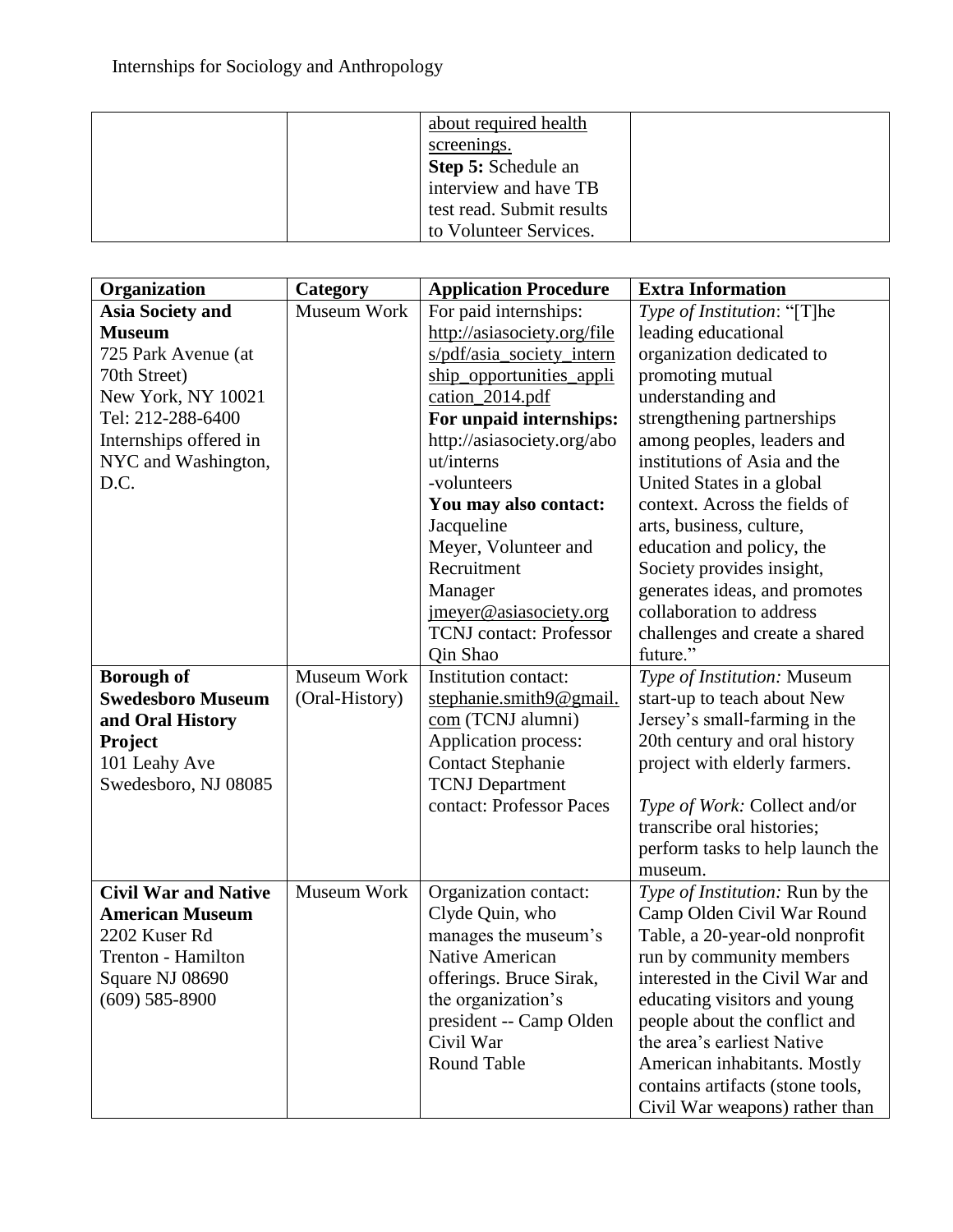| <b>Hagley Museum and</b><br>Library<br>201 Hagley Creek Rd<br>(Route 141)<br>Wilmington, DE 19807<br>302-658-2400                                                                                                             | Museum Work | TCNJ contact: Prof.<br>Carter<br>Institution contact:<br>Angela<br>Williamson, Volunteer<br>Coordinator:<br>awilliamson@hagley.org<br>or 302-658-2400, ext.<br>257. TCNJ Department<br>contact: Professor<br>McGreevey                                                                                                                                                                             | paper documents. Includes one<br>room devoted to African<br>American Civil War soldiers.<br>Type of Work: Create<br>educational events and exhibits.<br>Type of Institution: Museum<br>and archives of major late<br>nineteenth century and<br>twentieth century U.S.<br>businesses, including RCA,<br>DuPont, Pennsylvania Railroad,<br>and Sunoco (Major archives of<br>U.S. industrial and business<br>history). |
|-------------------------------------------------------------------------------------------------------------------------------------------------------------------------------------------------------------------------------|-------------|----------------------------------------------------------------------------------------------------------------------------------------------------------------------------------------------------------------------------------------------------------------------------------------------------------------------------------------------------------------------------------------------------|---------------------------------------------------------------------------------------------------------------------------------------------------------------------------------------------------------------------------------------------------------------------------------------------------------------------------------------------------------------------------------------------------------------------|
| Lipper Internship, of<br>the Museum of Jewish<br><b>Heritage</b><br>Edmond J. Safra Plaza<br>36 Battery Place<br>New York, NY 10280<br>646-437-4202<br>http://www.mjhnyc.org<br>/l_students_internships.<br>html#.U49vwy_Y3C0 | Museum Work | Application procedure:<br>Apply online by April 1<br>for the fall semester or<br>November 1 for the<br>Spring semester.<br>Application link:<br>https://mjhnyc.wufoo.co<br>m/forms/lipper-<br>internship/<br>TCNJ faculty contact:<br>Prof. Paces                                                                                                                                                  | Type of Work: Semester-long,<br>paid museum educational<br>internship for graduate and<br>undergraduate students that<br>connects interns to local schools<br>in order to teach about the<br>Holocaust and Jewish Heritage.<br>Following two weeks of<br>training in New York City,<br>interns teach in public middle<br>and high schools near their<br>colleges.                                                   |
| <b>New Jersey State</b><br><b>Museum</b><br>New Jersey<br>Department of State<br>205 W. State Street<br>PO Box 530<br>Trenton, NJ 08625<br>http://www.nj.gov/state<br>/museum/dos_museum<br>volunteer.html                    | Museum Work | Application process:<br><b>Cultural History</b><br><b>Contact: Nicholas</b><br>Ciotola, Curator<br>609-826-3935<br>Nicholas.Ciotola@sos.sta<br>$t$ e.nj.us<br><b>Archaeology</b> and<br><b>Ethnology</b><br>Contact: Jessie Cohen,<br>Registrar<br>609-292-8594<br>Jessie.Cohen@sos.state.n<br>j.us<br><b>Education</b><br>Beth Cooper, Curator<br>609-984-2586<br>Beth.Cooper@sos.state.n<br>j.us |                                                                                                                                                                                                                                                                                                                                                                                                                     |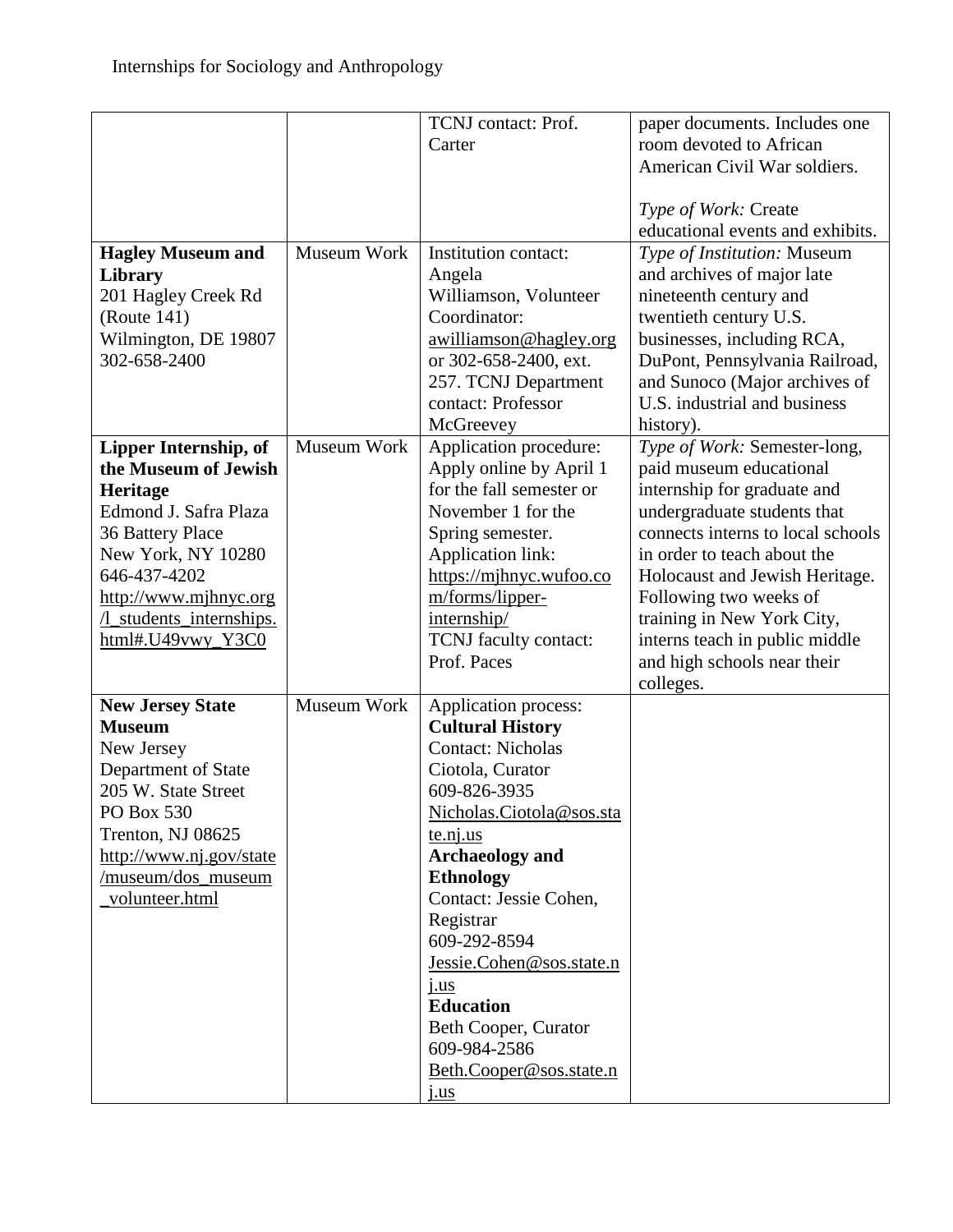| <b>Shiloh Baptist Church</b> | Museum Work    | Contact:               | <i>Type of Institution:</i> Church with |
|------------------------------|----------------|------------------------|-----------------------------------------|
| and African                  | (Oral History) | Elizabeth Carter Lacy, | small museum and archive                |
| <b>American History</b>      |                | creator of             |                                         |
| <b>Museum</b>                |                | the Geraldine Carter-  | <i>Type of Work:</i> Oral history       |
| 340 Calhoun St               |                | <b>Bethel</b>          | interviews, museum collection           |
| Trenton, NJ 08618 34         |                | Library                | management, Document and                |
| $(609)$ 695-2448             |                | <b>TCNJ</b> Department | <b>Object Guide</b>                     |
| 0 Rev S Howard               |                | contact:               |                                         |
| Woodson Jr, Trenton,         |                | Professor McGreevey    |                                         |
| NJ                           |                |                        |                                         |
|                              |                |                        |                                         |

| Organization                 | Category  | <b>Application Procedure</b>  | <b>Extra Information</b>         |
|------------------------------|-----------|-------------------------------|----------------------------------|
| <b>Ewing High School -</b>   | Education | <b>Organizational Contact</b> |                                  |
| <b>After School Care</b>     |           | Michele Garrison, 609-        |                                  |
| 900 Parkway Ave,             |           | 538-9800                      |                                  |
| Ewing Township, NJ           |           |                               |                                  |
| 08618                        |           | Currently not much            |                                  |
|                              |           | information available         |                                  |
|                              |           | online.                       |                                  |
| <b>Hedgepeth Williams</b>    | Education | <b>Organizational Contact</b> | Type of Institution: Hedgepeth-  |
| <b>Elementary School -</b>   |           |                               | Williams Middle School is        |
| <b>After School Program</b>  |           | Currently not much            | located at 301 Gladstone         |
| 301 Gladstone Ave,           |           | volunteer information         | Avenue Trenton, New Jersey.      |
| Trenton, NJ 08629            |           | publically available.         | There are many after school      |
|                              |           |                               | programs and clubs (soccer,      |
|                              |           |                               | math, robotics, tutoring, etc.). |
|                              |           |                               | There is also the Greg Grant     |
|                              |           |                               | Program that dismisses between   |
|                              |           |                               | 6 and 6:30pm.                    |
| <b>Urban Promises of</b>     | Education | <b>Organizational Contact</b> | Type of Institution: Mission is  |
| <b>Trenton – After</b>       |           | http://urbanpromisetrento     | to equip Trenton's children and  |
| school program               |           | n.org/internships/            | young adults with the skills     |
| <b>Urban Promise Trenton</b> |           | The following is a list of    | necessary for:                   |
| 801 W. State Street          |           | potential internships         |                                  |
| Trenton, NJ 08618            |           | http://urbanpromisetrento     | - Academic achievement           |
|                              |           | n.org/volunteer/              | - Life management                |
|                              |           | The following is a list of    | - Spiritual growth               |
|                              |           | potential volunteer           | - Christian leadership           |
|                              |           | opportunities.                |                                  |
| <b>Village Elementary</b>    | Education | <b>Organizational Contact</b> | Type of Institution: Mission is  |
| <b>School – Guidance</b>     |           | http://p1cdn4static.sharps    | to create a child-centered       |
| counselor                    |           | chool.com/UserFiles/Ser       | community of active learners     |
| 101 Sullivan Way,            |           | vers/Server_3592819/Fil       | where each child can and will    |
| Trenton, NJ 08618            |           | $e/2013-$                     | succeed in ways that reflect his |
|                              |           |                               | or her own unique aptitudes and  |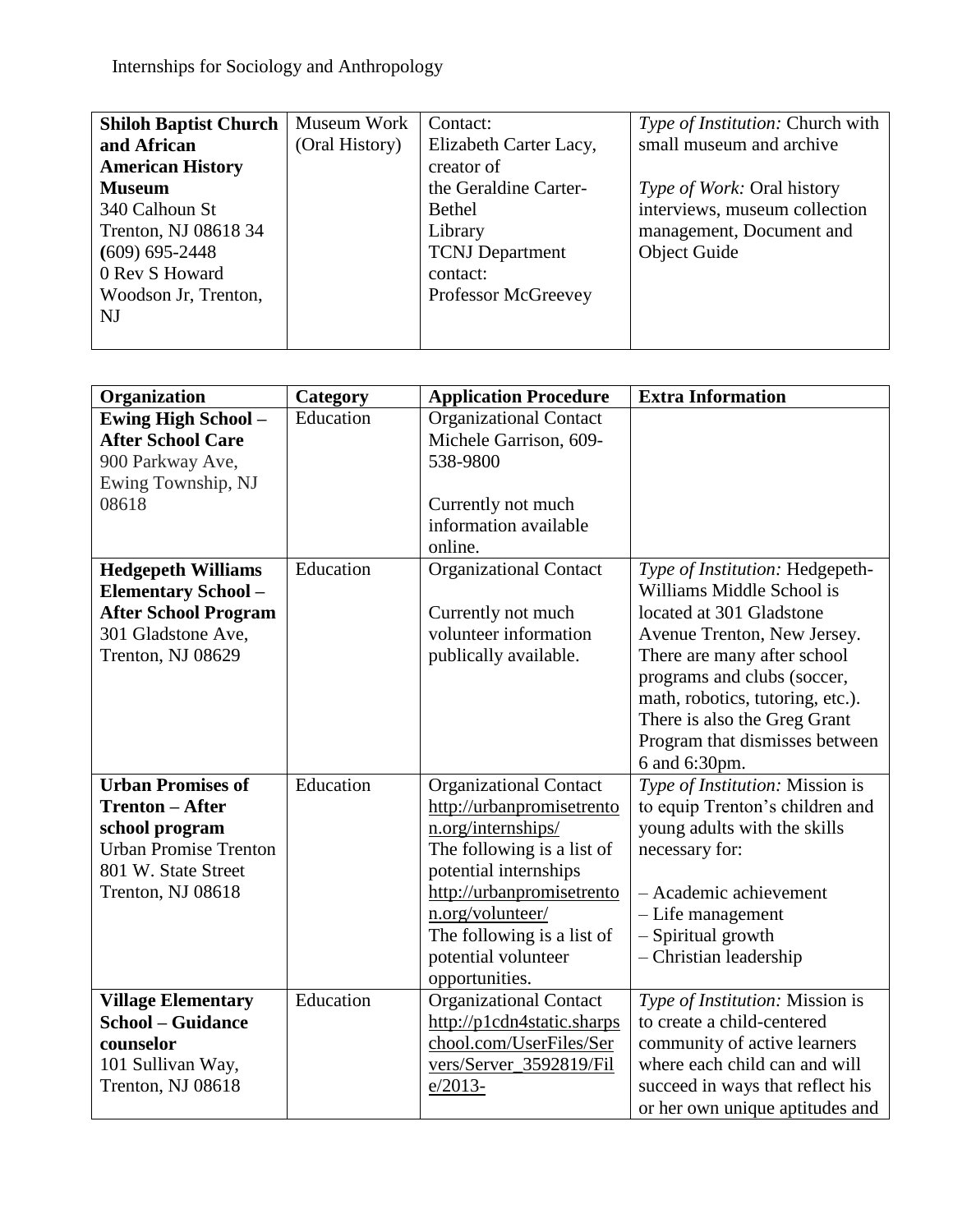|                                                                                             |           | 2014/Volunteer%20Form<br>%20Packet.pdf                                                                                                                                                                                                                             | interests. The Village Charter<br>School affirms that every child<br>has a right to a quality<br>education and that high<br>academic standards must be set. |
|---------------------------------------------------------------------------------------------|-----------|--------------------------------------------------------------------------------------------------------------------------------------------------------------------------------------------------------------------------------------------------------------------|-------------------------------------------------------------------------------------------------------------------------------------------------------------|
| <b>Woodrow Wilson</b><br><b>Elementary School</b><br>175 Girard Avenue<br>Trenton, NJ 08638 | Education | <b>Organizational Contact</b><br>http://www.trenton. $k12.n$<br>j.us/Downloads/Voluntee<br>r%20Data%20Form.pdf<br>http://www.trenton. $k12.n$<br>j.us/Downloads/Voluntee<br>r_Brochure.pdf<br>(Information brochure)<br>about the different<br>volunteer programs) |                                                                                                                                                             |

| Organization               | Category | <b>Application Procedure</b>  | <b>Extra Information</b>          |
|----------------------------|----------|-------------------------------|-----------------------------------|
| <b>Englewood Hospital-</b> | Medical  | <b>Organizational Contact</b> | Type of Institution: Through its  |
| <b>Volunteer</b>           |          | To apply for a volunteer      | affiliation with the Mount Sinai  |
| 350 Engle St,              |          | position, please apply        | School of Medicine and the        |
| Englewood, NJ 07631        |          | online. To receive            | Mount Sinai Consortium for        |
| $(201)$ 894-3000           |          | additional information        | Graduate Medical Education,       |
|                            |          | and an application, call      | this thriving, acute-care and     |
|                            |          | the Volunteer Office at       | community teaching hospital       |
|                            |          | 201-894-3066.                 | trains medical residents in a     |
|                            |          | https://www.englewoodh        | variety of disciplines, including |
|                            |          | ospital.com/about_volunt      | internal medicine, critical care  |
|                            |          | eers_contactform.asp          | medicine, surgery, pediatrics,    |
|                            |          |                               | podiatry, and pathology.          |
| <b>Lourdes Medical</b>     | Medical  | <b>Organizational Contact</b> | Type of Institution: Lourdes      |
| <b>Center - Burlington</b> |          | For more information on       | Medical Center of Burlington      |
| County                     |          | Volunteer opportunities       | County is a community hospital    |
| 218 Sunset Road            |          | at Our Lady of Lourdes        | in Willingboro, New               |
| Willingboro,               |          | Medical Center, call the      | Jersey. Lourdes Medical Center    |
| NJ 08046                   |          | <b>Volunteer Services</b>     | of Burlington County              |
| 609-835-2900               |          | Office at 856-757-3784.       | specializes in surgical services, |
|                            |          | https://www.lourdesnet.o      | including general, bariatric      |
|                            |          | rg/donating-to-               | (weight-loss), orthopedic,        |
|                            |          | lourdes/volunteering/         | colorectal and urologic.          |
|                            |          | The following link            |                                   |
|                            |          | contains volunteer            |                                   |
|                            |          | information.                  |                                   |
| <b>Medical/Wellness</b>    | Medical  | Organizational contact:       | Type of Institution: St. Francis  |
| Centers -                  |          | Volunteer: Russell            | Medical Center was founded in     |
| <b>St. Francis Medical</b> |          | Hansel Vice-President,        | 1874 by the Sisters of St.        |
| <b>Center</b>              |          | Mission & Ministry            | Francis of Philadelphia as        |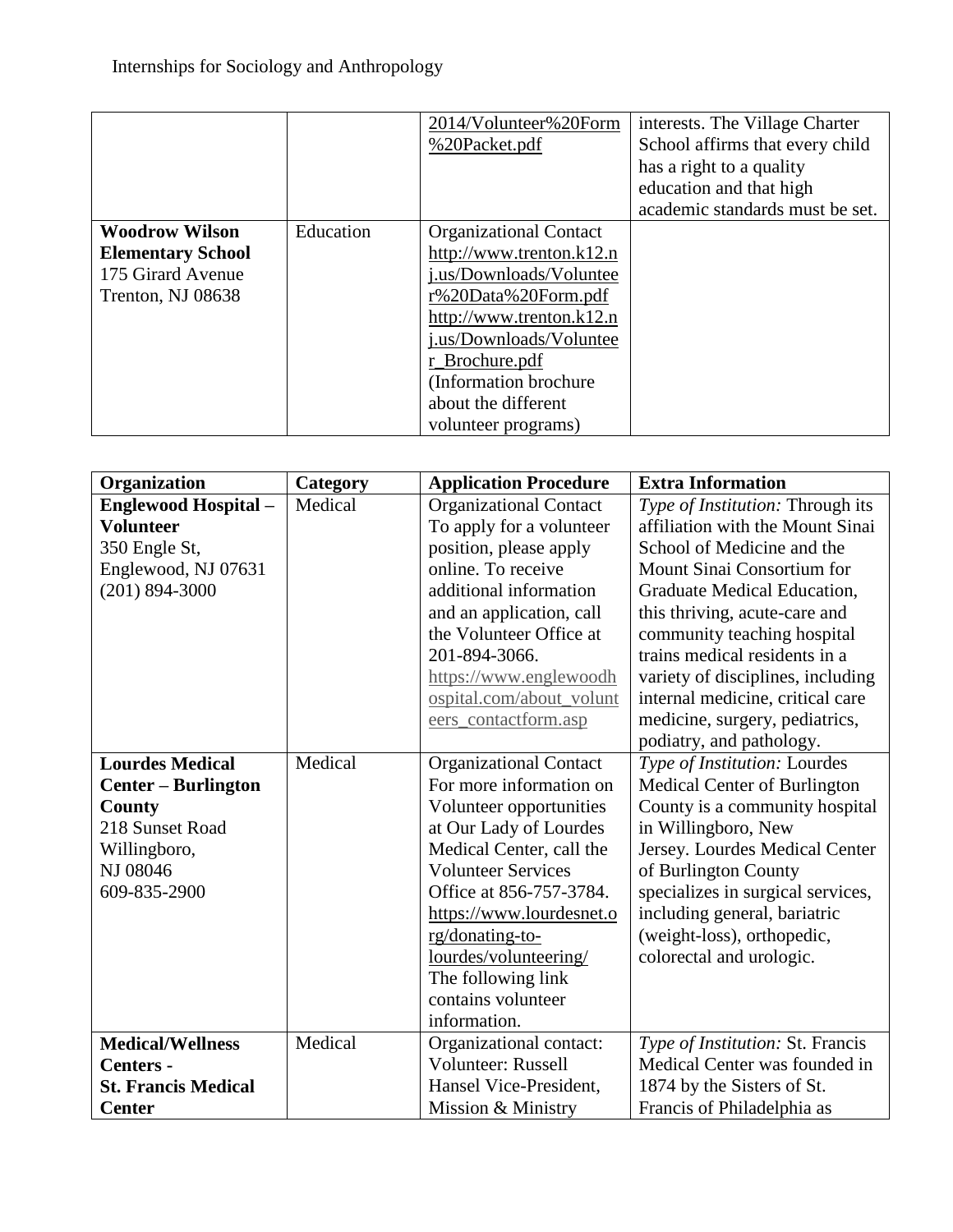| 601 Hamilton Ave,<br>Trenton, NJ 08629                                                                                                                                                                                                                                                |                    | <b>St. Francis Medical</b><br>Center<br>601 Hamilton Avenue<br>Trenton, NJ 08629<br>http://www.stfrancismedi<br>cal.org/About/Volunteeri                                                                                                                                                                                                                                | Trenton's first hospital. Today,<br>it is an acute care teaching<br>hospital with more than 300<br>medical staff physicians<br>representing all specialties and<br>a member of the Trinity Health |
|---------------------------------------------------------------------------------------------------------------------------------------------------------------------------------------------------------------------------------------------------------------------------------------|--------------------|-------------------------------------------------------------------------------------------------------------------------------------------------------------------------------------------------------------------------------------------------------------------------------------------------------------------------------------------------------------------------|---------------------------------------------------------------------------------------------------------------------------------------------------------------------------------------------------|
|                                                                                                                                                                                                                                                                                       |                    | ng/Adult-Volunteer-<br>Application.aspx                                                                                                                                                                                                                                                                                                                                 | System.                                                                                                                                                                                           |
| <b>Princeton Medical</b><br><b>Center</b><br>1315 Whitehorse<br>Mercerville Rd,<br>Hamilton Township,<br>NJ 08619<br>Phone: (609) 581-5910<br><b>University Medical</b><br><b>Center of Princeton at</b><br><b>Plainsboro</b><br>1 Plainsboro Rd,<br>Plainsboro Township,<br>NJ 08536 | Medical<br>Medical | <b>Organizational Contact</b><br>http://www.princetonhcs.<br>org/phcs-home/who-we-<br>are/volunteers/volunteer-<br>connection.aspx<br><b>Organizational Contact</b><br>http://www.princetonhcs.<br>org/phcs-home/who-we-<br>are/volunteers/adult-<br>program.aspx<br>The following will bring<br>you to the page where<br>you can volunteer for<br>different positions. |                                                                                                                                                                                                   |

| Organization            | Category             | <b>Application Procedure</b> | <b>Extra Information</b>           |
|-------------------------|----------------------|------------------------------|------------------------------------|
| <b>New Jersey State</b> | <b>Archival Work</b> | Contact: Ellen Callahan,     | <i>Type of Institution: Public</i> |
| <b>Archives</b>         |                      | <b>Collection Manager.</b>   | archive, 1664 to present.          |
| 225 West State Street-  |                      | Note: Internship             | Collection includes vital records  |
| Level 2                 |                      | opportunities offered        | (birth certificates, death)        |
| P.O. Box 307            |                      | occasionally, subject to     | certificates, and marriage         |
| Trenton, NJ 08625-      |                      | her time availability. She   | certificates), land documents,     |
| 0307                    |                      | would welcome interns,       | probate records and military       |
| 609-292-1570            |                      | but doesn't always have      | service papers, county             |
| http://www.nj.gov/state |                      | time. Best for an            | government records, colonial       |
| /archives/index.html    |                      | independent, self-           | documents, state government        |
|                         |                      | directed student.            | records including Governor,        |
|                         |                      | Welcomes tours or            | State Assembly, NJ state courts,   |
|                         |                      | individual students to use   | and special commissions.           |
|                         |                      | the archives for             |                                    |
|                         |                      | research                     | Type of Work: Process a            |
|                         |                      | <b>TCNJ</b> Department       | document collection, organize      |
|                         |                      | contact:                     | documents in folders, and create   |
|                         |                      | Professor Fisher,            | indexes.                           |
|                         |                      | Professor                    |                                    |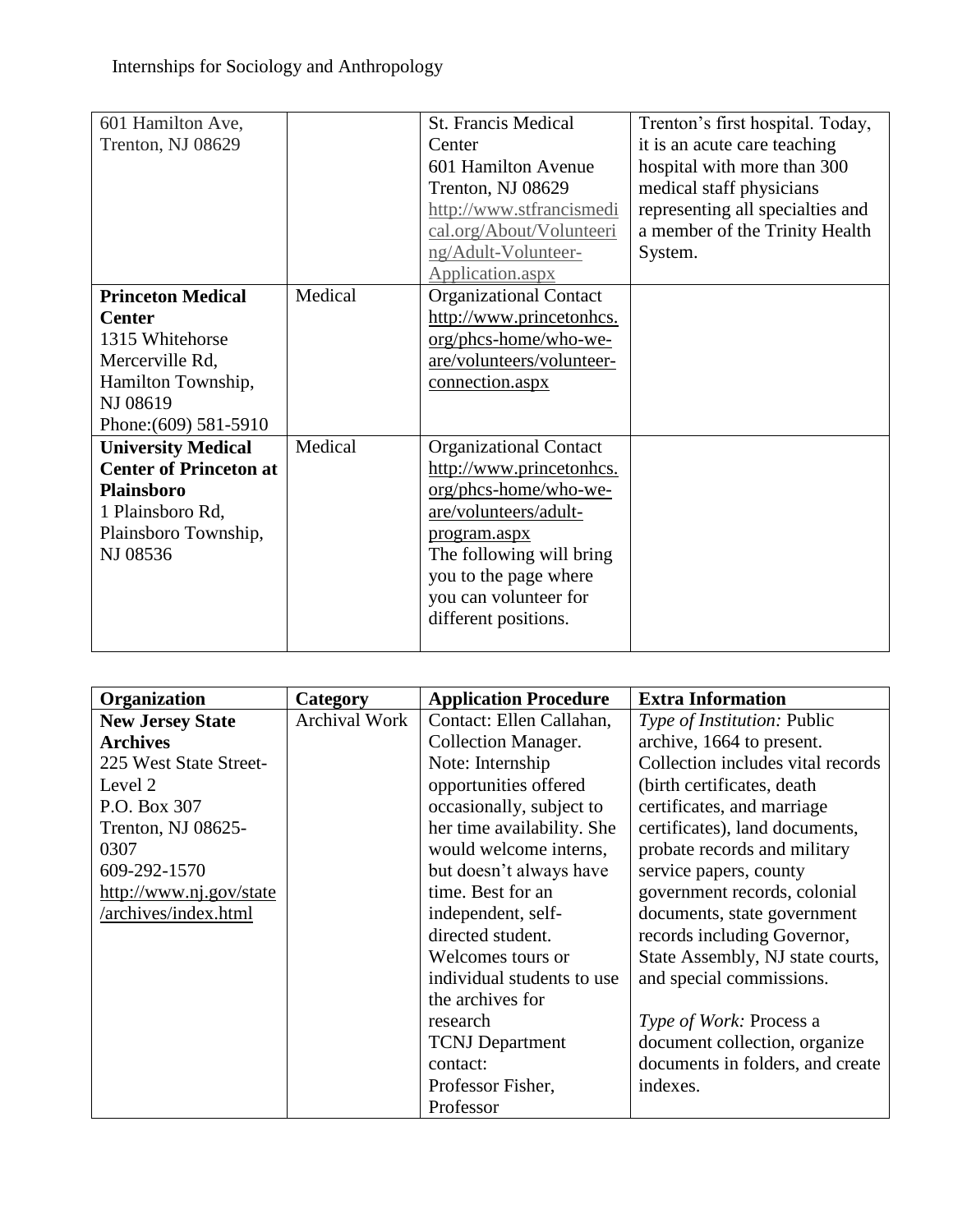|                              |                      | McGreevey                  |                                 |
|------------------------------|----------------------|----------------------------|---------------------------------|
| <b>Trenton City Archive:</b> | <b>Archival Work</b> | Contact: Wendy Nardi,      | Type of Institution: Archive    |
| <b>Trentonian a</b>          |                      | Archivist                  | contains Mayors' records, labor |
| <b>Collection Housed at</b>  |                      | $(609)$ 695-7048,          | unions, businesses, schools,    |
| the Trenton Free             |                      | extension 20               | activist organizations, African |
| <b>Public Library</b>        |                      | trentoniana@trentonlib.o   | American history.               |
| http://www.trentonlib.o      |                      | rg                         |                                 |
| rg/Cit-e-                    |                      | <b>TCNJ</b> Department     | <i>Type of Work:</i> Making     |
| Access/webpage.cfm?T         |                      | contact:                   | Documents.                      |
| $ID=92&TPID=9353$            |                      | Professor McGreevey        |                                 |
| 120 Academy Street,          |                      |                            |                                 |
| Trenton, NJ 08608            |                      |                            |                                 |
| Phone: (609) 392-7188        |                      |                            |                                 |
|                              |                      |                            |                                 |
| <b>Urban Archives,</b>       | Archival Work        | Organization contact:      | Type of Institution: Archive    |
| <b>Temple University</b>     |                      | Josue.Hurtado@temple.e     | focusing on Philadelphia.       |
| Samuel L. Paley              |                      | $du$                       |                                 |
| Library                      |                      | <b>TCNJ</b> Department     |                                 |
| 1210 Polett Walk,            |                      | contact: Professor Fisher, |                                 |
| Room 007                     |                      | Professor McGreevey        |                                 |
| Philadelphia, PA 19122       |                      |                            |                                 |
| 215-204-5964                 |                      |                            |                                 |
|                              |                      |                            |                                 |

| Organization                | Category      | <b>Application Procedure</b>     | <b>Extra Information</b>        |
|-----------------------------|---------------|----------------------------------|---------------------------------|
| <b>The Washington</b>       | General       | Application process:             | Type of Institution: "The       |
| Program (TWC)               | Internship    | Use TWC's online                 | <b>Washington Center for</b>    |
| <b>Washington DC</b>        | Opportunities | application system AND           | Internships and Academic        |
| http://www.twc.edu/         |               | complete TCNJ's                  | Seminars has helped more than   |
|                             |               | study abroad application         | 50,000 students from around the |
|                             |               | online through the Center        | world gain valuable experience, |
|                             |               | for Global Engagement            | and set them on a course of     |
|                             |               | and submit a \$400 check         | achievement, leadership and     |
|                             |               | to TCNJ Student                  | engagement in their             |
|                             |               | Accounts (Green 119)             | communitiesNow, our alumni      |
|                             |               | TCNJ contact: Prof.              | are leaders in virtually every  |
|                             |               | Brian Potter, Political          | field -- public service,        |
|                             |               | Science/International            | journalism, business, law,      |
|                             |               | Studies potter@tcnj.edu          | medicine, education, and        |
|                             |               |                                  | more."                          |
| <b>United Way</b>           | General       | Organizational contact           |                                 |
| (Directory of               | Internship    | https://www.gtcuw.org/           |                                 |
| <b>Supported Agencies</b> ) | Opportunities | $\frac{asset}{xns4m9/2015}$ Agen |                                 |
| 3150 Brunswick Pike,        |               | cy_List.pdf                      |                                 |
| Ste 230                     |               | This is the list for all the     |                                 |
| Lawrenceville, NJ           |               |                                  |                                 |